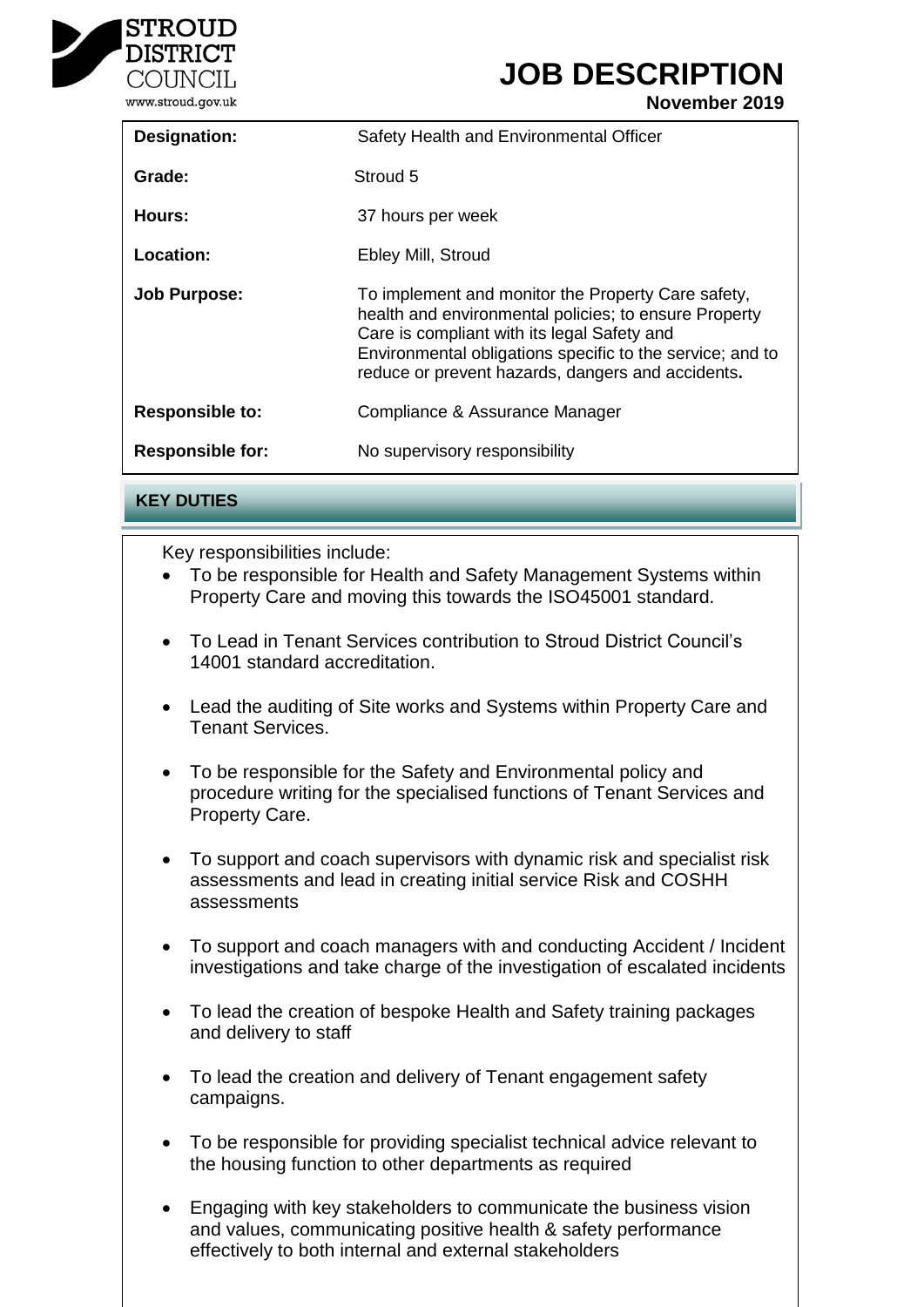

### **JOB DESCRIPTION**

- Keep up to date with changes in current legislation and to bring to the attention of the responsible officer/s within the service any relevant new legislation which may have an impact on the service area
- Communicate the expected safety standards to employees, contractors, and stakeholders and challenge those who fail to align
- Managing of Health and Safety owned contracts and management of contractors' performance as appropriate

### **SKILLS AND KNOWLEDGE**

- Minimum of a NEBOSH General Certificate Level 3,
- NEBOSH National Diploma (Desirable)
- TechIOSH (or equivalent)
- Experience with the ISO 45001 / ISO 14001 standards
- Have excellent people and communication skills
- Have good time management skills
- Be able to self-manage and work in a team.
- Experience of working within a Social Housing environment (although not essential)
- Experience of working with the public
- IT Literate
- Clear understanding of the Health and Safety six pack Regulations
- Clear understanding of CDM 2015 and its application
- Demonstrable evidence of applying H&S in the workplace
- Able to adapt and react quickly to changing situations in the workplace
- Have experience of presenting complex data to non-technical audiences
- Previous experience in a health and safety or similar role
- Understanding the requirements of 6 pack regulations and:
	- o CDM (Construction Design Managements)
	- o Asbestos
	- o Legionella
	- o Radon
	- o Fire Safety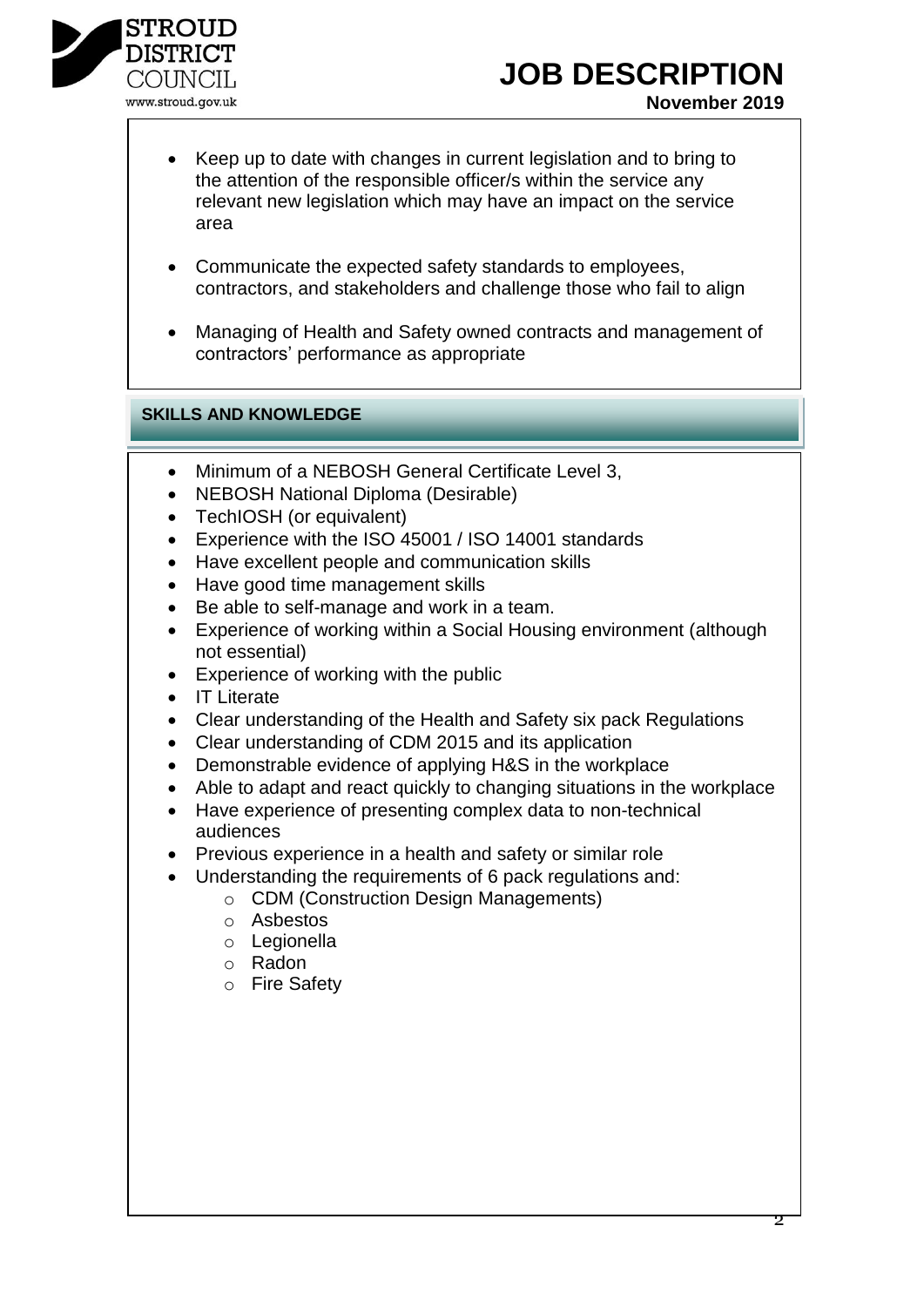

# **JOB DESCRIPTION**

**November 2019**

#### **COMPLEXITY AND CREATIVITY**

Work requires the exercise of creativity within the general framework of the council's constitution. Ability to create and apply policies and procedures

#### **JUDGEMENT AND DECISIONS**

- Risk based decisions to be made within the post holders area of responsibility, with escalations being referred to post holder's line manager
- Examining various reports, invoices, records, and statistical data making appropriate decisions and taking appropriate actions to ensure compliance
- Work is carried out within defined rules and procedures involving decisions chosen from a range of established protocols, but will require challenge and a good sense of risk based decision making where there are no pre established protocols.

#### **CONTACTS**

Suppliers and contractors

- Members of the public, tenants and leaseholders
- Members of the Council
- Members and staff of other local authorities'/partner agencies

Contact required in respect of service delivery issues which may not be straightforward and that require the provision of advice and guidance and/or the initiation of action.

#### **RESOURCES**

Responsible for the proper use of hand tools, small items of equipment and low cost materials.

#### **TRAVEL DESIGNATION**

HMRC mileage rates will apply.